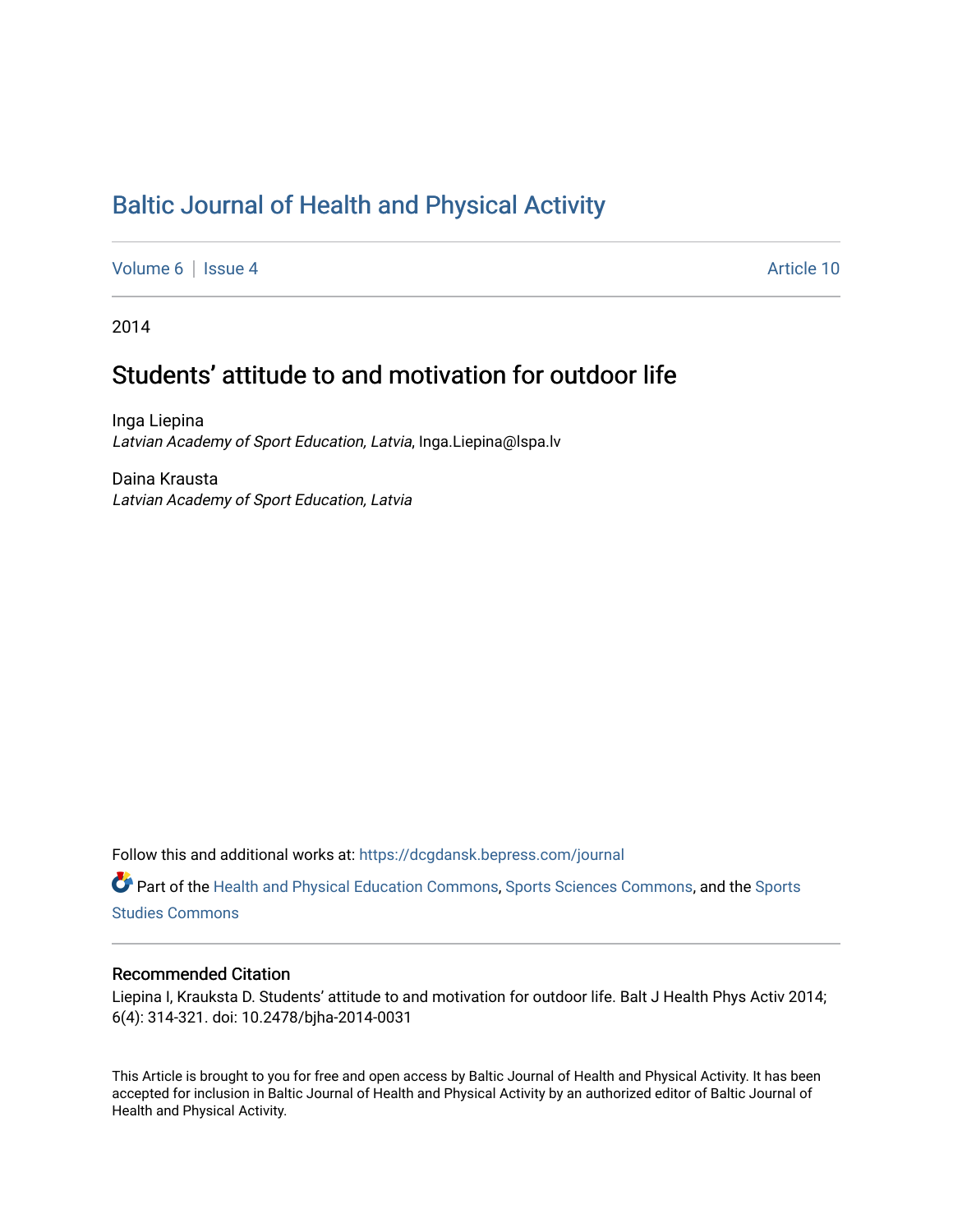

ORIGINAL ARTICLE

DOI: 10.2478/bjha-2014-0031

|                                                                                                                                                                                                             | Students' attitude to and motivation<br>for outdoor life                                                                                                                                                                                                                                                                                                                                                                                                                                                                                                   |  |  |  |  |
|-------------------------------------------------------------------------------------------------------------------------------------------------------------------------------------------------------------|------------------------------------------------------------------------------------------------------------------------------------------------------------------------------------------------------------------------------------------------------------------------------------------------------------------------------------------------------------------------------------------------------------------------------------------------------------------------------------------------------------------------------------------------------------|--|--|--|--|
| <b>Authors' Contribution:</b><br>A - Study Design                                                                                                                                                           | Inga Liepina ACDEFG, Daina Krauksta ABFG                                                                                                                                                                                                                                                                                                                                                                                                                                                                                                                   |  |  |  |  |
| B - Data Collection<br>C - Statistical Analysis<br>D - Data Interpretation<br>E - Manuscript Preparation<br>F - Literature Search<br>G - Funds Collection                                                   | Latvian Academy of Sport Education, Riga, Latvia                                                                                                                                                                                                                                                                                                                                                                                                                                                                                                           |  |  |  |  |
|                                                                                                                                                                                                             | Key words: outdoor education, outdoor life experience, motivation, attitude                                                                                                                                                                                                                                                                                                                                                                                                                                                                                |  |  |  |  |
| Abstract                                                                                                                                                                                                    |                                                                                                                                                                                                                                                                                                                                                                                                                                                                                                                                                            |  |  |  |  |
|                                                                                                                                                                                                             | Background:   The aim of the research was to find out how the process of the study course Tourism<br>at the Latvian Academy of Sport Education affects the formation of the students' atti-                                                                                                                                                                                                                                                                                                                                                                |  |  |  |  |
|                                                                                                                                                                                                             | tude towards outdoor life education.<br><b>Material/Methods:</b>   In order to find it out, first of all, we clarified the students' previous knowledge, under-<br>standing of outdoor education, as well as their previous outdoor life experience. The<br>total number of participants was 97 students. Both theoretical and practical classes,                                                                                                                                                                                                          |  |  |  |  |
|                                                                                                                                                                                                             | as well as a five-day outdoor camp with various outdoor activities were included in the<br>study course Tourism. The method of inquiry was used in the research.<br><b>Results:</b> The results of the first inquiries showed that students have very small previous out-<br>door life experience. The study course Tourism helped students develop a positive<br>attitude and at least short-time motivation for the development of further outdoor ex-                                                                                                   |  |  |  |  |
|                                                                                                                                                                                                             | perience.<br><b>Conclusions:</b> Research shows that Latvian Academy of Sport Education students' prior outdoor<br>living experience compared to experiences of other country students, such as Nor-<br>way, the Czech Republic, or Sweden, is very small. The study course program Tour-<br>ism increased students outdoor living experience. The course comprised a positive<br>attitude and at least a temporary motivation for further formation of an outdoor experi-<br>ence. However, to ensure long-term motivation, further studies are required. |  |  |  |  |
| Word count: 2,788<br>Tables: 3<br>Figures: 3<br>References: 23                                                                                                                                              | Received: November 2013<br>Accepted: September 2014<br>Published: December 2014                                                                                                                                                                                                                                                                                                                                                                                                                                                                            |  |  |  |  |
| <b>Corresponding author:</b><br>Inga Liepina<br>Latvian Academy of Sport Education<br>333 BrivibasGatve, Riga, LV 1006, Latvia<br>Phone: +371 67799543, mob.: +371 26525949<br>E-mail: Inga.Liepina@Ispa.lv |                                                                                                                                                                                                                                                                                                                                                                                                                                                                                                                                                            |  |  |  |  |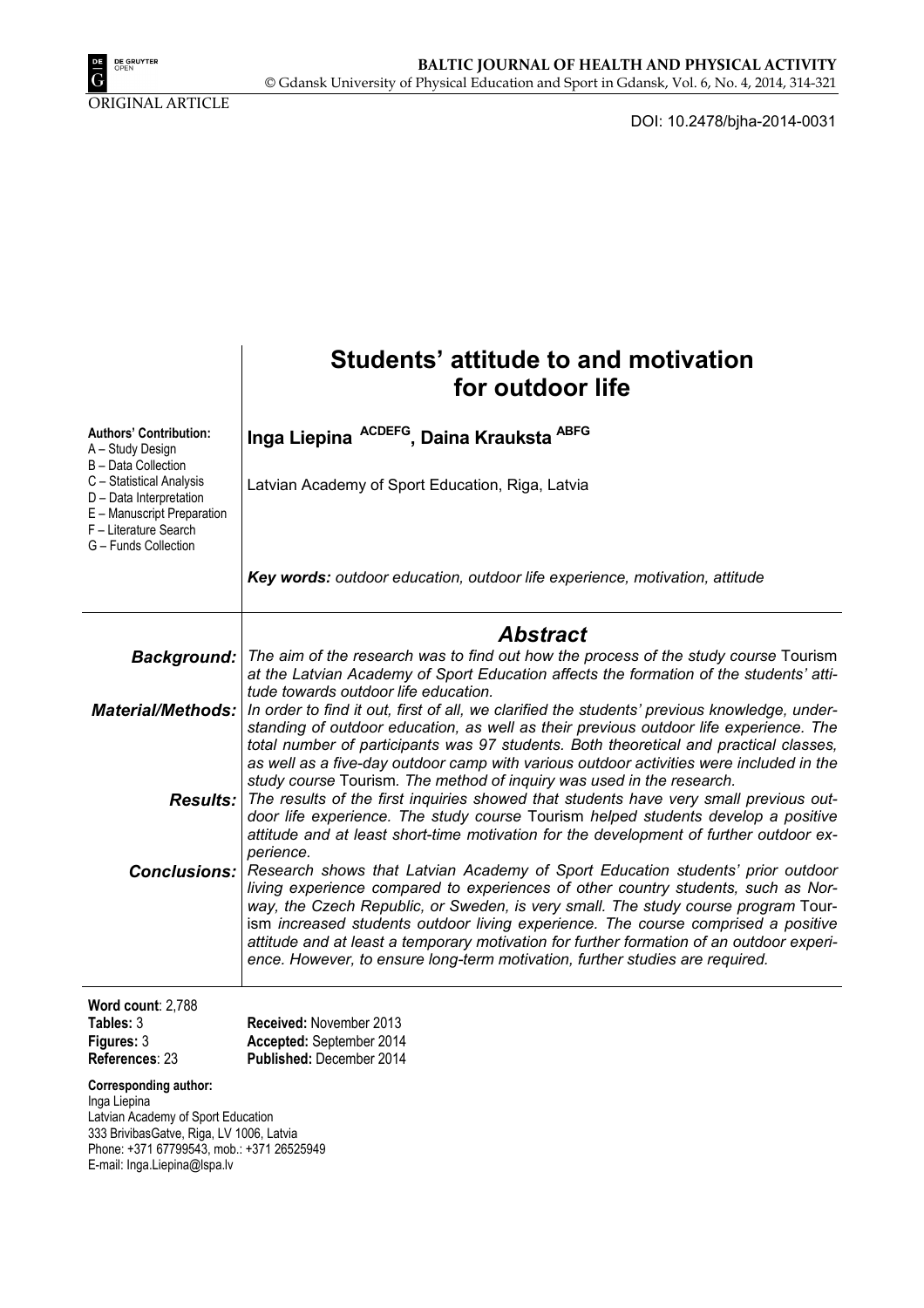### **Introduction**

Students' attitude and motivation is the key to successful and professional acquisition of education [1]. Motivation process is based on the whole human activity and its interaction with external factors that determine human behavior. These motives are rooted in our needs, experiences, perception, and this subjectively expresses in our emotions, desires, aspirations, interests and ideals. Motivation moves us forward, guides our actions and sustains our behavior in the long term [2].

In recent years scientific research regarding students' motivation has focused more on the socio-cognitive approach, namely, on students' inner motivation which helps to achieve academic goals – purposefulness, importance, confidence and external motivation – recognition, competition between students, performance monitoring and assessment [1, 2, 3, 4]. Minor unexpected cognitive tension has motivational qualities [2].

Grounding on the cognition theory, we can say that learning is an active process, and research shows that students' motivation on problem-based education [5, 6] and on experience-based learning [7] is significantly increasing. Also a number of researchers emphasize that the learning process which is based on outdoor living experience, i.e. learning by doing, not only provides specific knowledge in outdoor living conditions, but also develops problem-solving skills, collaboration skills and positive attitude towards each other, and, of course, one of the most important skills in real life, i.e. environmental skills [8, 9, 10, 11, 12, 13, 14].

Experiential learning focuses on each individual's experience in common teaching process, when each member receives his/her own necessary and important insights, which can be used personally, and each participant can express and realize oneself on the basis of previously acquired knowledge.

Outdoor life skills are essential to a comprehensively developed part of personality [15], because they provide the highest experience and challenge, most correct awareness of each other and the surrounding world.

In our research the strategic significance of an outdoor camp is that it envisages the learning and development of not only knowledge and skills of a specific *Tourism* study course, the increase of one's individual professional competence, but also combines both outdoor life skills (social life skills) and the development of interpersonal relations, physical abilities, and positive motivation [16, 17].

Our observations show that tourism studies radically manifest students' individual and group/team interests and also operational activity in order to acquire knowledge and skills exactly in an outside study process rather than in the academic environment.

Outdoor tourism study, in contrast to academic study, is a way of positive mutual establishment of relationships and development of students' personal experience. Outdoor tourism studies are related to a constructive approach: analysis and evaluation of the situation, construction of task formulation activities and realization based on their experience and also adaptability depending on individual circumstances. Outdoor tourism studies are focused on students' autonomy in a learning process and they can be applied to self-directed learning [18, 19].

Students' attitude towards learning usually determines the extent to which students adopt and implement educational requirements. Attitude towards the learning process reflects students' behavior and qualities but does not reveal driving forces of the behavior and study process [20]. Attitude generally can be defined as a relatively stable and self-dependent, positively or negatively evaluative reaction, directed to specific people, objects or ideas that influence or motivate their associated behavior [21].

In our view, the driving force behind the study is the informal side, i.e. outdoor tourism education in which practical activities are carried out and show students' actual attitude, motivation and the course acquisition level.

The aim of the research was to determine how the process of the study course program *Tourism* at the Latvian Academy of Sport Education (LASE) affects the formation of the students' attitude towards outdoor life education.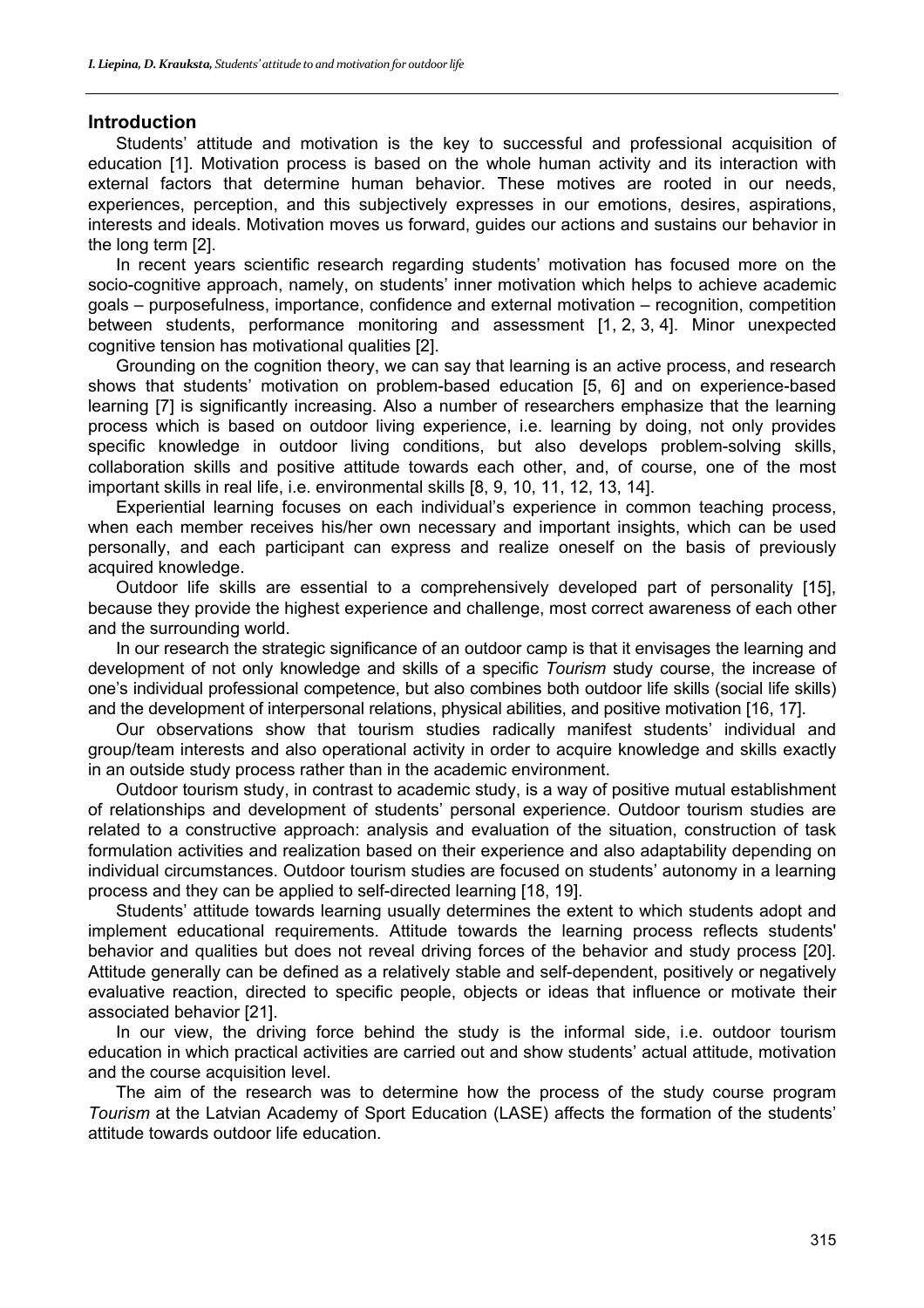# **Material and methods**

97 of LASE full-time professional Bachelor study program "Sports Science" 2nd year students who in four study years will acquire two of the selected qualifications – Recreation Specialist, Physical Education teacher, Sports Manager and Sports Coach participated in this research (61 males and 36 females). The study course *Tourism* (3 ECTS) included both theoretical (4) and practical classes, as well as participation in a 5-day outdoor camp with various outdoor activities – hiking, tourism control combined hiking, team tourism obstacle course (rope), orienteering, etc. During the research (from March to July, 2013) the inquiry method was used 6 times.

The research was administered by LASE Inner Quality Center to evaluate the study course *Tourism* outcomes. Quantitative research method was applied in the research. Students participated in the inquiry and filled out the questionnaires. The questionnaire was adapted in the study of 2012 "Outdoor Education and Outdoor Life Experience of Students of the Latvian Academy of Sport Education (LASE)" [22].

In order to accomplish the objective, firstly we found out students' prior knowledge, understanding of outdoor education and previous outdoor life experience. There were also questionnaires on the study course *Tourism* in order to get the first impressions of the particular outdoor activity, as well as 3 days after the completion of the course program to determine our main goal – how the study process affects students' attitude towards outdoor education.

To evaluate students' previous and outdoor life experience obtained during a country camp a questionnaire was used including 15 questions which were assessed at 5 levels (level 1 was the lowest, level 5 was the highest). The questions were about living in outdoor conditions, nature factors and terrain orienteering, nature protection, mutual cooperation, leadership, individual understanding and view of outdoor life.

# **Results**

The study course *Tourism* started with theoretical lectures, where students were introduced with the study course content, assessment, and an introductory lecture on outdoor education, including types of hiking, individual and group equipment, food, tourism camps, etc. Students were also asked to write about how much of new information (%) they have learned from the theoretical lectures. None of the students knew all the information told by the lecturer before, also 17% of the students showed that from theoretical lectures they had acquired 20-40% of the new information, while 26% of students acquired 50-70% of the new information. 40% of students gained even 80- 100% of the new information. Hence it can be concluded that students have little theoretical preliminary knowledge on outdoor education.

Since students' attitude and motivation is fundamental to a successful and professional education [8], we found out how motivated students were to practically learn things that were spoken of in the lecture with the help of questionnaires. It was found that initially more than a half (67% women and 60% men) believed that the offered outdoor educational knowledge could be useful in the chosen profession and also individually participating in different outdoor activities. Despite the fact that all offered professional qualifications are more or less related to outdoor education, 17% women and 18% men doubt that it will ever be needed; therefore, the motivation to learn will be lower than in those who initially had a positive attitude. We assume that the students' motivation towards active cognition process will decrease, perhaps due the lack of experience, interest and wish "to step out of" the habitual everyday comfort.

It is observed that female students have slightly higher motivation and outdoor life experience than male students (Figure 1, 2).

In the next question we also verified the students' little outdoor living experience. Despite the fact that Latvian natural resources are favorable to diverse outdoor activities, except mountain hiking, student experience inquiry on various outdoor activities showed that a high number of students had never attended any of them.

As shown in Figure 2, from among all the respondents, only 32% of women and 37% of men had at least once participated in a boat trip, none of the male respondents had ever participated in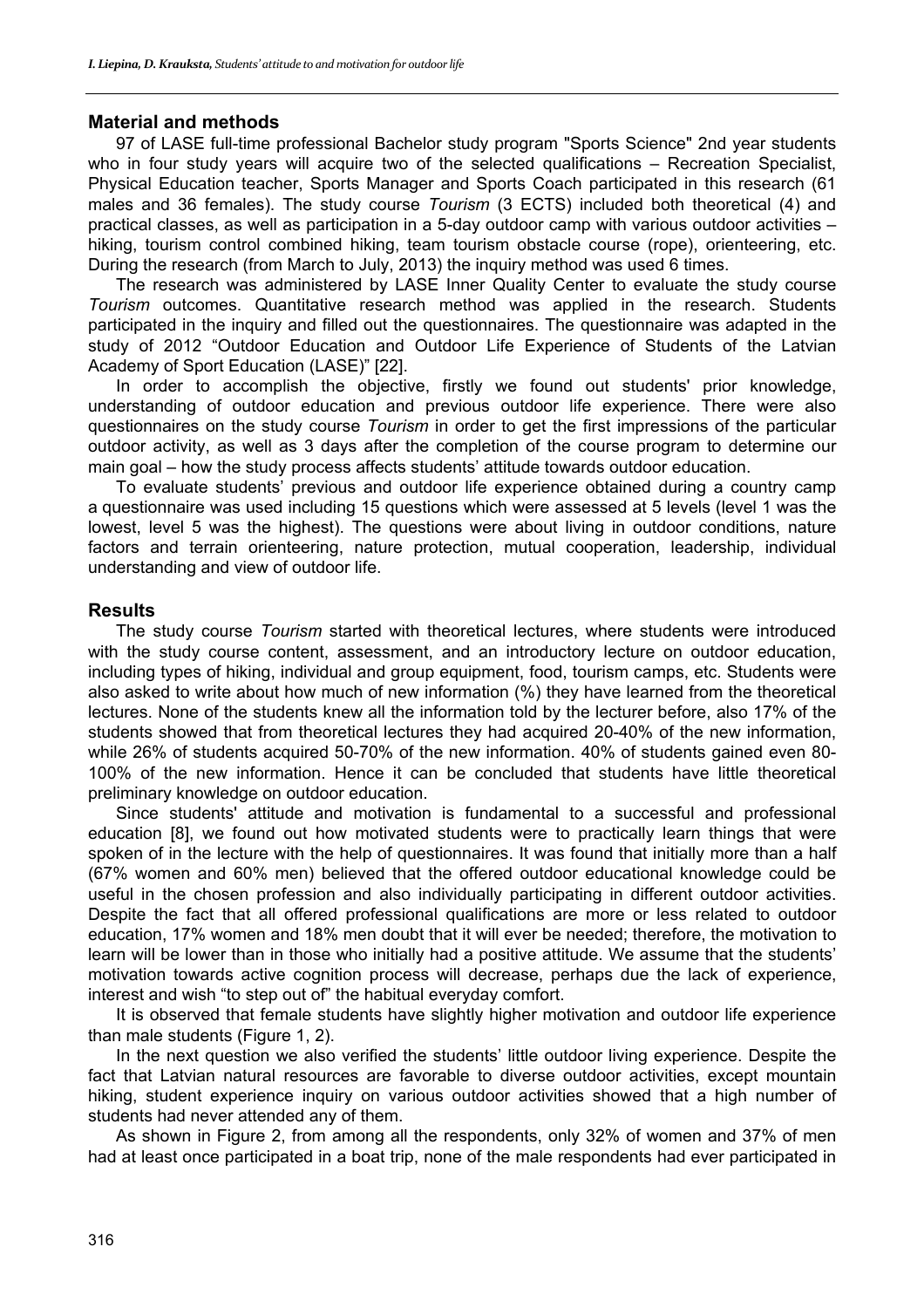ski hiking, and very few respondents had participated in at least one-day cycling tour. Only 35% of women and 27% of men had participated in a two-day hike at least once in a lifetime.

Outdoor activities require specialized gear. The respondents were questioned whether they had the necessary outdoor activity equipment. Of course, by evaluating the above issues, the results were not surprising, because, if there had been so little activity in various outdoor activities, only few had their own personal equipment.



Fig. 1. Students' motivation to learn the acquired information from theoretical lectures in practice



Fig. 2. Students' prior experience in various outdoor activities



Fig. 3.Students' personal equipment before the study course program *Tourism*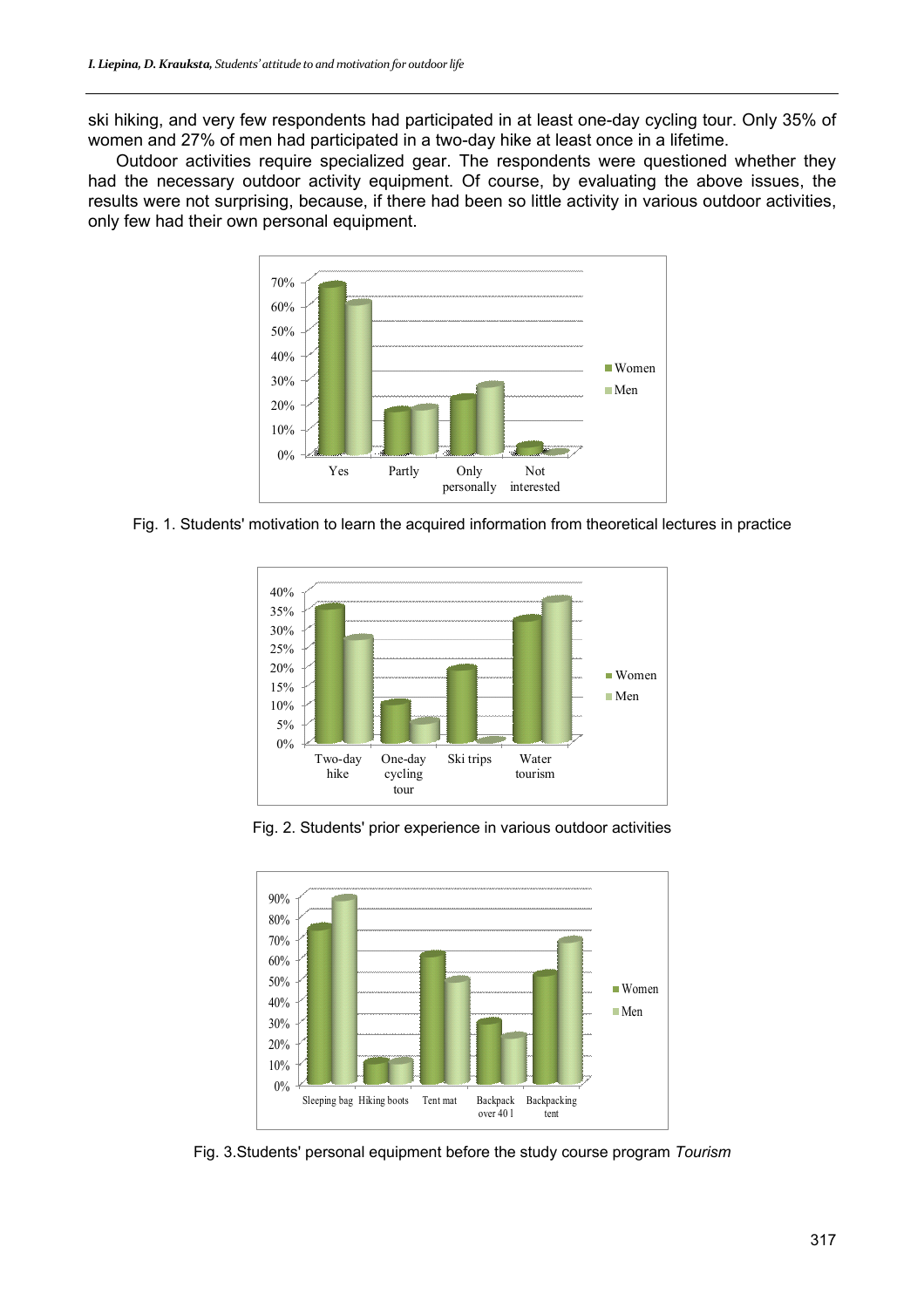One of the most important pieces of hiking equipment is a decent pair of boots. A hiking backpack is essential only to 22% - 29% of students. The graph shows that relatively many have sleeping bags and tents (Figure 3).We found out that 85% of respondents had stayed in tents outside their residence. However, the quality of sleeping bags must also be taken into account. Many have sleeping bags from their parents who have served for more than 10 years, many have tents and sleeping bags purchased in supermarkets, which are not of the best quality.

It was found that 5% of the respondents for a short time period had worked in guide and scout organizations, 21% - in young guards' organizations and 11% had participated in other outdoor life programs. 73% of men and 55% of women had participated in outdoor condition camps. However, the study did not analyze the content of the camps (offered activities).

84% of men and 82% of women stated in the questionnaires that they had the wish to test themselves under extreme conditions and challenge themselves in outdoor life conditions. A large part of students within the framework of the study course *Tourism* organized a camp and it was a great challenge. All camp participants lived in tents, cooked their own pre-planned meals on the camp fire and, of course, participated in all camp activities – hiking (18 miles) tourism control combined hike (8 miles), team tourism obstacle course (rope), orienteering competitions and aquatic tourism (24 miles).

Before the camp we found out students' self-assessment regarding their skills and skills prior to study course program *Tourism* (Table 1).Students had to rate their skills in 1-5 point scale of values, where 1 was "very low" and 5 was "very high".

In the same way we determined students' self-assessment of their abilities, skills and growth of the knowledge regarding outdoor living experience after the tourism camp event (Table 2).

Participant assessment for outdoor life experience overall in all parameters (Table 3) suggests that the study process for the majority of students have contributed to mastering of outdoor living experience. After the study program *Tourism* students' performance improved in almost all parameters and the percentage of marks rose to 4 and 5 point scale of values.

When analyzing individual criteria, the highest growth of students' self-assessment received "personal choice of equipment for outdoor life", "overcoming the natural obstacles (rivers, steep slopes, etc.)", "orientation in the area" and "ability to share and live with others". In contrast, relatively low - close to the levels which were prior the study course program Tourism - growth was observed in the criteria "personal hygiene" and "understanding of the nature conservancy and conservancy of objects".

|     | <b>Criteria</b>                                                       | Value scale |     |     |     |     |  |
|-----|-----------------------------------------------------------------------|-------------|-----|-----|-----|-----|--|
| No. |                                                                       |             | 2   | 3   | 4   | 5   |  |
| 1.  | Living in the tents for more than 2 days                              | 8           | 11  | 19  | 21  | 29  |  |
| 2.  | Personal equipment selection for outdoor life                         | 6           | 20  | 24  | 28  | 10  |  |
| 3.  | Personal and group household equipment selection                      | 8           | 20  | 35  | 19  | 6   |  |
| 4.  | Product selection                                                     | 5           | 12  | 35  | 25  | 11  |  |
| 5.  | Making camp fires                                                     | 5           | 15  | 24  | 27  | 17  |  |
| 6.  | Warm meal (soups, second course) cooking outdoors                     | 15          | 23  | 30  | 15  | 5   |  |
| 7.  | Crossing of natural barriers (rivers, steep slopes, etc.)             |             | 19  | 13  | 35  | 14  |  |
| 8.  | Orientation in the area (using a sports map, cardinal points,         | 11          | 23  | 33  | 15  | 6   |  |
|     | scale stating without a compass)                                      |             |     |     |     |     |  |
| 9.  | Overcoming of unfavorable natural conditions (rain, wind)             |             | 10  | 28  | 33  | 14  |  |
| 10. | Personal hygiene                                                      |             |     | 14  | 36  | 35  |  |
| 11. | Ability to share and live with others                                 |             |     | 25  | 26  | 35  |  |
| 12. | Leadership skills in various situations and in the team               |             | 12  | 34  | 25  | 14  |  |
| 13. | Understanding of the nature conservancy and conservancy of objects    |             | 10  | 20  | 33  | 24  |  |
| 14. | Understanding of outdoor life in general                              |             | 6   | 23  | 39  | 18  |  |
| 15  | Communication capacity building, ability to cooperate, work as a team | 0           | 3   | 14  | 33  | 38  |  |
|     | in camp conditions and also competition                               |             |     |     |     |     |  |
|     | Total:                                                                | 74          | 189 | 371 | 410 | 276 |  |

Table 1. Students' (n = 88) self-assessment of their skills and skills prior to the study course program *Tourism*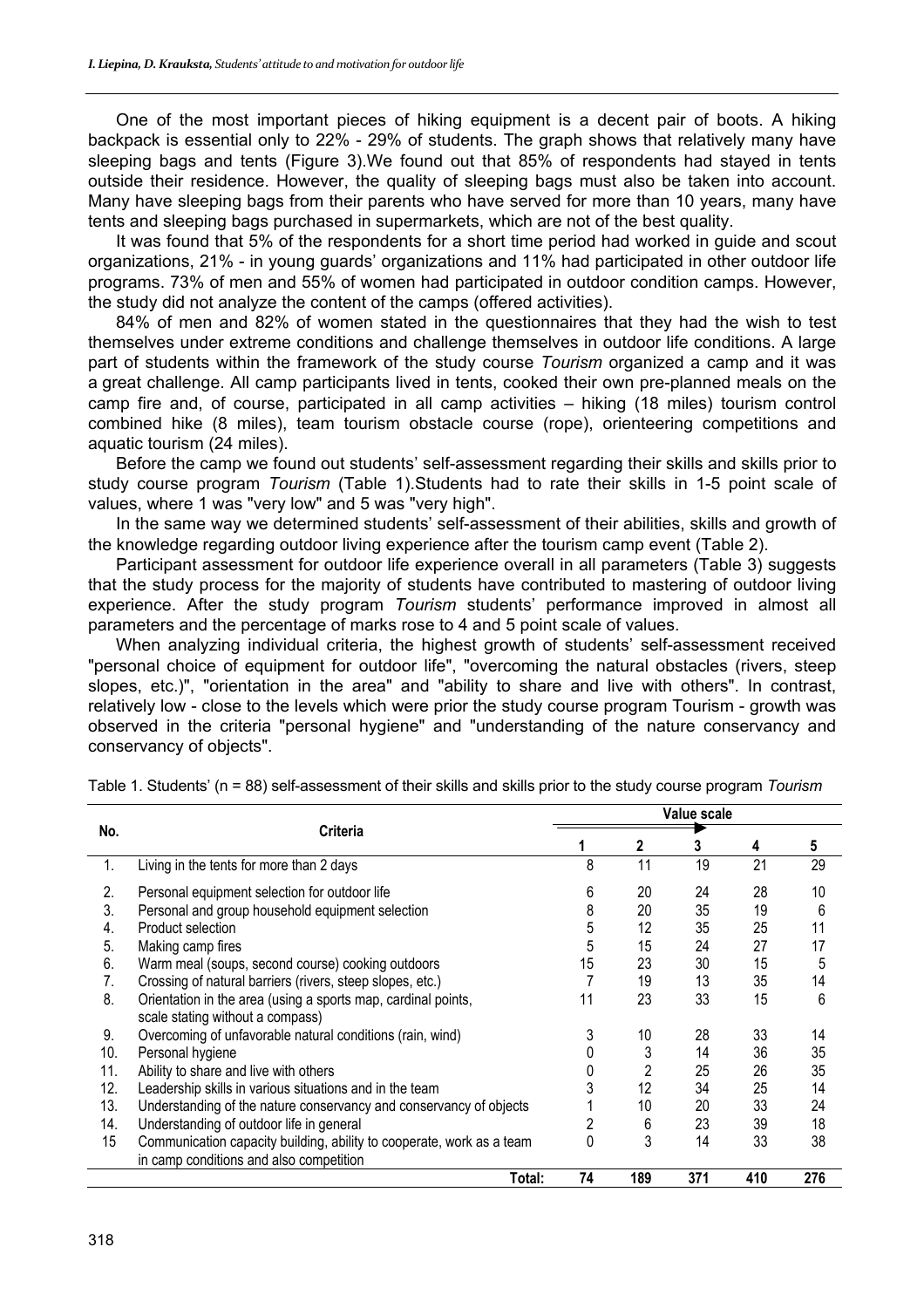|     | <b>Criteria</b>                                                       | Value scale |    |     |     |     |  |
|-----|-----------------------------------------------------------------------|-------------|----|-----|-----|-----|--|
| No. |                                                                       |             | 2  |     | 4   | 5   |  |
| 1.  | Living in the tents for more than 2 days                              |             | 8  | 21  | 31  | 27  |  |
| 2.  | Personal equipment selection for outdoor life                         |             | 9  | 25  | 35  | 19  |  |
| 3.  | Personal and group household equipment selection                      |             | 8  | 23  | 42  | 14  |  |
| 4.  | Product selection                                                     |             | 13 | 31  | 28  | 16  |  |
| 5.  | Making camp fires                                                     |             | 10 | 18  | 35  | 25  |  |
| 6.  | Warm meal (soups, second course) cooking outdoors                     |             | 10 | 23  | 29  | 21  |  |
| 7.  | Crossing of natural barriers (rivers, steep slopes, etc.)             |             |    | 17  | 37  | 33  |  |
| 8.  | Orientation in the area                                               |             | 5  | 24  | 37  | 21  |  |
| 9.  | Overcoming of unfavorable natural conditions (rain, wind)             |             |    | 21  | 35  | 29  |  |
| 10. | Personal hygiene                                                      |             |    | 13  | 34  | 38  |  |
| 11. | Ability to share and to live with others                              |             |    | 12  | 34  | 42  |  |
| 12. | Leadership skills in various situations and in the team               |             |    | 25  | 37  | 21  |  |
| 13. | Understanding of the nature conservancy and conservancy of objects    |             | 3  | 17  | 39  | 28  |  |
| 14. | Understanding of the outdoor life in general                          |             |    | 13  | 38  | 35  |  |
| 15  | Communication capacity building, ability to cooperate, work as a team |             | 2  | 10  | 39  | 37  |  |
|     | in camp conditions and also competition                               |             |    |     |     |     |  |
|     | Total:                                                                | 12          | 79 | 293 | 530 | 406 |  |

| Table 2. Students' (n = 88) self-assessment of their skills and skills after to the study course program Tourism |
|------------------------------------------------------------------------------------------------------------------|
|------------------------------------------------------------------------------------------------------------------|

#### Table 3. Students' (n = 88) self-assessment

|                                                                                                                                              | Value scale |        |     |        |        |  |
|----------------------------------------------------------------------------------------------------------------------------------------------|-------------|--------|-----|--------|--------|--|
|                                                                                                                                              |             |        |     |        |        |  |
| Students' self-assessment of their abilities, skills and growth of the<br>knowledge regarding outdoor life experience after the tourism camp | 12          | 79     | 293 | 530    | 406    |  |
| Students' (n = 88) self-assessment of their skills, skills prior to the<br>study course program Tourism                                      | 74          | 189    | 371 | 410    | 276    |  |
| Decrease or increase                                                                                                                         | -62         | $-110$ | -39 | $+120$ | $+130$ |  |

#### **Discussion**

The research shows that LASE students' outdoor living experience compared to experiences of other country students, such as Norway, the Czech Republic, or Sweden, is very small. The study was not looking at the factors that affected students' outdoor life experience before starting the university. We believe that the major factors may be traditions in the family, at school, and also the economic situation of each student as an individual and the country in general.

The study course program Tourism includes a significant development of knowledge and skills in real outdoor conditions with the specific objective – the ability to use the acquired knowledge and skills in their future professional activities, which is important for the future recreation specialists, physical education teachers, sports managers and sports coaches. This learning process is related to students' physical, emotional and spiritual experience, because it is characterized by unusual physical activity and the process itself from the outset is quite emotional, full with uncertainty, anxiety, even fear and emotional experiences of all the team members.

By the end of the course, students admitted that the experience they gained was very useful and necessary. It increased the students' motivation to continue to participate or organize their own variety of outdoor activities, as well as planning to buy new equipment for outdoor life. It must be noted that the survey took place shortly after the end of the study course. The study demonstrated only short-term motivation. However, to ensure long-term motivation, further studies are required.

#### **Conclusions**

Students of LASE have very small previous outdoor living experience in such activities as hiking, biking tours, boat trips, skiing trips.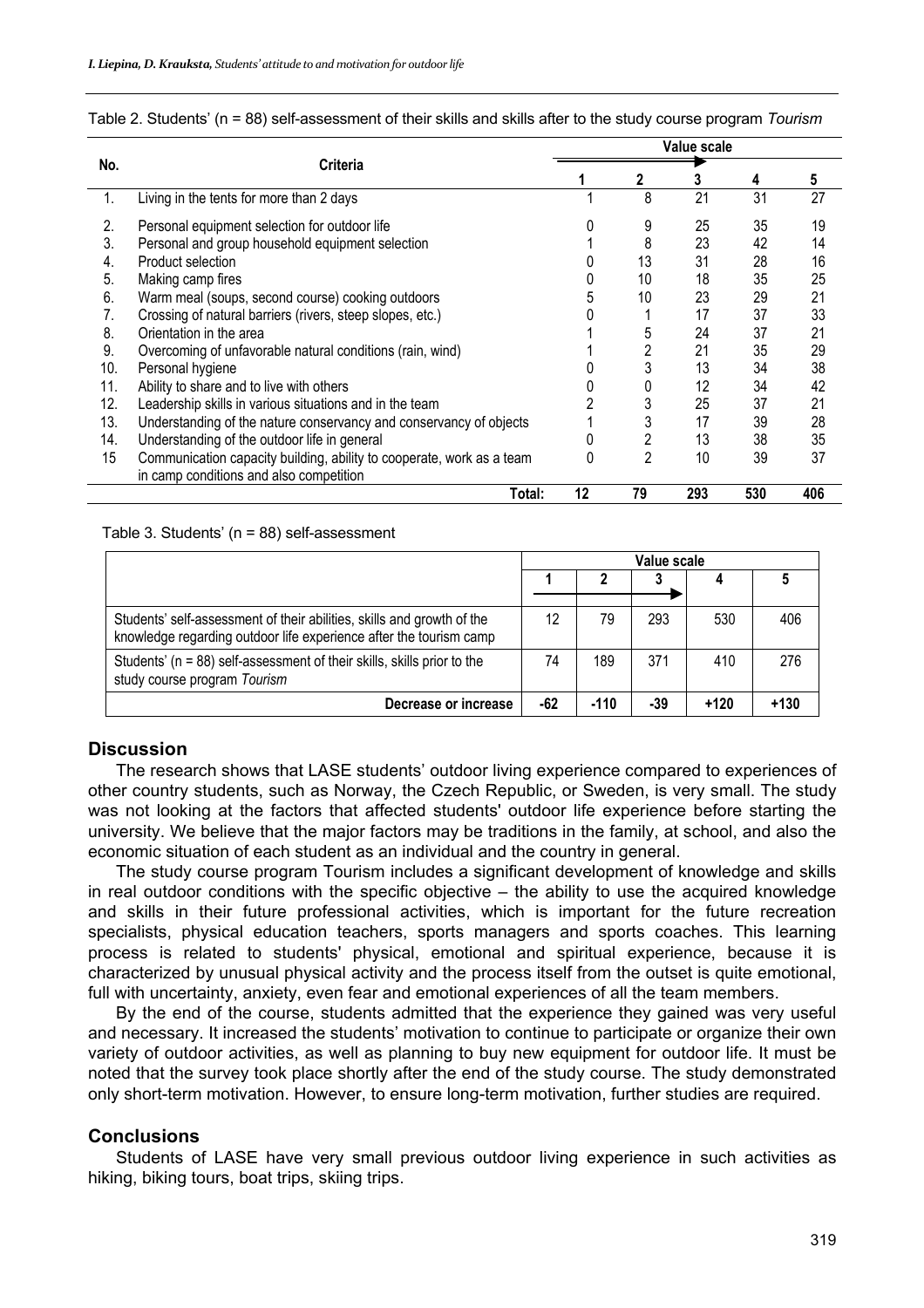Most of the students do not have proper equipment for outdoor activities, for example, suitable hiking boots, backpacks and other necessary outdoor equipment.

The study course program Tourism increased students' outdoor living experience. 39% of students found the acquired outdoor experience to be very useful, 53% necessary and only 3% of students found the information to be unnecessary. 47% of the students bought equipment for active tourism in order to continue to participate in various outdoor activities. Thus it can be concluded that the course comprised a positive attitude and at least a temporary motivation for further formation of an outdoor experience.

We think that outdoor camp organization should be recommended in higher education process both for learning of knowledge and skills, and for the development of professional competences, as well as for the facilitation of outdoor skills, development of mutual relations and positive motivation.

### **References**

- 1. Howey SC. Factors in Student Motivation. Retrieved from the NACADA Clearing house of Academic Resources, 2008. [on-line at http://www.nacada.ksu.edu/ /Clearinghouse/Advising Issues/Motivation.htm] [accessed July 2013]
- 2. Geids NL, Berliners DC. Pedagogiska psihologija [Education Psychology]. Riga: Zvaigzne ABC; 1999. Latvian.
- 3. Goh E. The Value and Benefits of Field trips in Tourism and Hospitality. Education Higher Learning Research Communications. 2011;1(1):60-70.
- 4. Lice M. Correlation between motivated learning and successfulness in life activities. In: Theory for Practice in the Education of Contemporary Society 5th International Scientific Conference Riga; 2010, 183-188.
- 5. Rotgans J. Problem-based learning and students motivation: The role of interest in learning and achievement. In: O'Grady G, ed. PBL and problematization of teaching and learning, 2012; 3, 298.
- 6. Tsankov NS. Students' motivation in the process of problem based education in chemistry and environmental sciences. International Journal of Humanities and Social Science. 2012;2(21):167-171.
- 7. Beard C. Transforming the student learning experience: a pedagogic model for everyday practice hospitality, Leisure, Sport and Tourism Network, 2009. [on-line at http://www.heacademy.ac.uk/assets/documents/subjects/hlst/e3\_transform\_the\_sle.pd] [accessed May 2014]
- 8. Adkins C, Simmons B. Outdoor, experiential, & environmental education: Converging or diverging approaches? ERIC Digest, EDO-RC-02-1. 2002.
- 9. Fagerstam E. Space and Place. Perspectives of outdoor teaching and learning. Linkoping Studies in Behavioural Science 2012; 167.
- 10. Henderson K. Got research in experiential education? Theory and evidence. Journal of Experiential Education 2004;26(3):184-189.
- 11. Higgins P, Nicol R, Eds. Outdoor education: Authentic learning in the context of landscapes. Kinda Kunskaps Centrum, Sweden 2002; 2:93.
- 12. Liedtke G, Lagerstr-m D. Outdoor education or education outdoors educational concepts toward sanactive life style? Proceedings from the international symposium. Outdoor Sports Education. Hruba Skala, Czech Republic 2004: 67-71.
- 13. Turcova I, Bartunek D, Martin A. Outdoor sports in educational and recreational programmes. In: Proceedings from 3nd International Mountain and Outdoor Sports Conference, Hruba Skala, Czech Republic. Praha: IYNF; 2007.
- 14. Turcova I, Neuman J, Martin AJ. Navigating the outdoor education terminological jungle: Outdoor education in the Czech Republic. Pathways: The Ontario Journal of Outdoor Education 2004; 16(2): 25-27.
- 15. Mirrahimi S, Tawil NM, Abdullah NAG, Surat M, Usman IMS. Procedia engineering. Developing conducive sustainable outdoor learning: the impact of natural environment on learning. Social and Emotional Intelligence. 2011;20:389-396.
- 16. Christie B, Higgins P. Residential outdoor learning experiences and Scotland's school curriculum: an empirical and philosophical consideration of progress, connection and relevance. Scottish Educational Review. 2012;44(2):45-59.
- 17. House of Commons Education and Skills Committee, Education Outside the Classroom: Second Report of Session, 2004.

[on-line at http://www.docs.hss.ed.ac.uk/education/outdoored/education\_outside\_classroom.pdf] [accessed May 2014]

18. Hill AP. Motivation and university experience in first-year university students: A self-determination theory perspective. Journal of Hospitality, Leisure, Sport & Tourism Education, 2012.